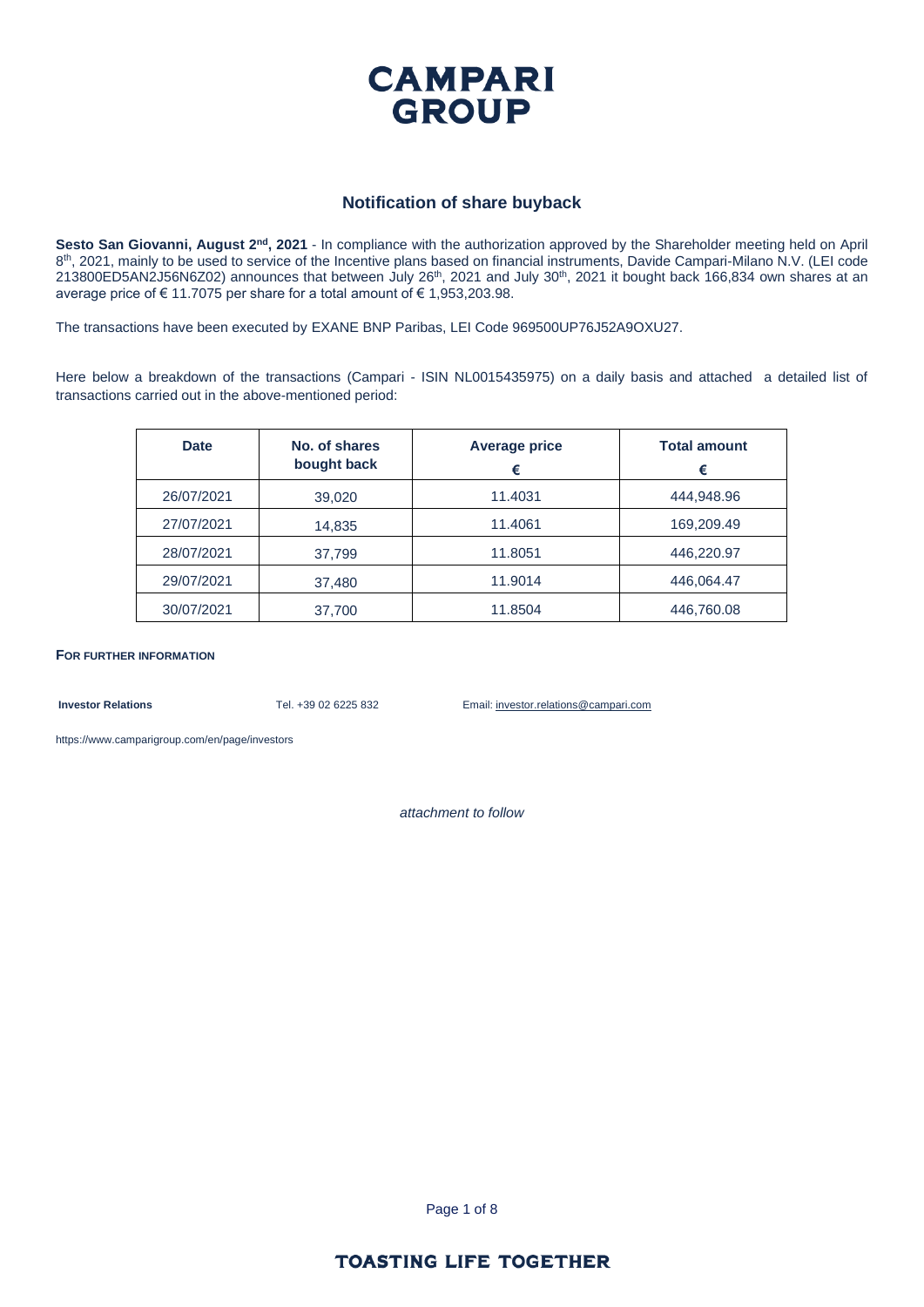## **CAMPARI** GROUP

| <b>Transaction</b><br><b>Date</b> | <b>Transaction</b><br><b>Time</b> | <b>Time Zone</b> | <b>Volume</b>  | <b>Price</b> | <b>Currency</b> | <b>Platform</b><br>Code |
|-----------------------------------|-----------------------------------|------------------|----------------|--------------|-----------------|-------------------------|
| 26/07/2021                        | 07:08:42                          | <b>UTC</b>       | 750            | 11,45        | <b>EUR</b>      | <b>AQEU</b>             |
| 26/07/2021                        | 07:08:42                          | <b>UTC</b>       | 292            | 11,45        | <b>EUR</b>      | <b>AQEU</b>             |
| 26/07/2021                        | 07:08:42                          | <b>UTC</b>       | 266            | 11,45        | <b>EUR</b>      | <b>AQEU</b>             |
| 26/07/2021                        | 07:08:42                          | <b>UTC</b>       | 300            | 11,45        | <b>EUR</b>      | <b>CEUX</b>             |
| 26/07/2021                        | 07:08:42                          | <b>UTC</b>       | 10             | 11,45        | <b>EUR</b>      | <b>CEUX</b>             |
| 26/07/2021                        | 07:08:42                          | <b>UTC</b>       | 292            | 11,45        | <b>EUR</b>      | <b>CEUX</b>             |
| 26/07/2021                        | 07:08:42                          | <b>UTC</b>       | 90             | 11,45        | <b>EUR</b>      | <b>CEUX</b>             |
| 26/07/2021                        | 07:24:11                          | <b>UTC</b>       | 254            | 11,45        | <b>EUR</b>      | AQEU                    |
| 26/07/2021                        | 07:24:11                          | <b>UTC</b>       | 750            | 11,45        | <b>EUR</b>      | <b>AQEU</b>             |
| 26/07/2021                        | 07:24:11                          | <b>UTC</b>       | 461            | 11,45        | <b>EUR</b>      | <b>CEUX</b>             |
| 26/07/2021                        | 07:24:11                          | <b>UTC</b>       | 500            | 11,45        | <b>EUR</b>      | <b>CEUX</b>             |
| 26/07/2021                        | 07:24:11                          | <b>UTC</b>       | 298            | 11,45        | <b>EUR</b>      | <b>CEUX</b>             |
| 26/07/2021                        | 07:39:47                          | <b>UTC</b>       | 626            | 11,43        | <b>EUR</b>      | <b>MTAA</b>             |
| 26/07/2021                        | 07:39:47                          | <b>UTC</b>       | 92             | 11,43        | <b>EUR</b>      | <b>MTAA</b>             |
| 26/07/2021                        | 07:45:01                          | <b>UTC</b>       | 795            | 11,44        | <b>EUR</b>      | <b>MTAA</b>             |
| 26/07/2021                        | 08:01:42                          | <b>UTC</b>       | 750            | 11,45        | <b>EUR</b>      | <b>AQEU</b>             |
| 26/07/2021                        | 08:01:42                          | <b>UTC</b>       | 124            | 11,45        | <b>EUR</b>      | <b>AQEU</b>             |
| 26/07/2021                        | 08:12:47                          | <b>UTC</b>       | 49             | 11,47        | <b>EUR</b>      | <b>CEUX</b>             |
| 26/07/2021                        | 08:12:47                          | <b>UTC</b>       | 300            | 11,47        | <b>EUR</b>      | <b>CEUX</b>             |
| 26/07/2021                        | 08:16:37                          | <b>UTC</b>       | 181            | 11,46        | <b>EUR</b>      | <b>AQEU</b>             |
| 26/07/2021                        | 08:16:37                          | <b>UTC</b>       | 750            | 11,46        | <b>EUR</b>      | <b>AQEU</b>             |
| 26/07/2021                        | 08:16:37                          | <b>UTC</b>       | 24             | 11,46        | <b>EUR</b>      | <b>AQEU</b>             |
| 26/07/2021                        | 08:21:07                          | <b>UTC</b>       | 702            | 11,45        | <b>EUR</b>      | <b>MTAA</b>             |
| 26/07/2021                        | 08:34:35                          | <b>UTC</b>       | 777            | 11,45        | <b>EUR</b>      | <b>MTAA</b>             |
| 26/07/2021                        | 08:48:54                          | <b>UTC</b>       | 384            | 11,46        | <b>EUR</b>      | <b>AQEU</b>             |
| 26/07/2021                        | 08:48:54                          | <b>UTC</b>       | 217            | 11,46        | <b>EUR</b>      | <b>CEUX</b>             |
| 26/07/2021                        | 08:48:54                          | <b>UTC</b>       | 1              | 11,46        | <b>EUR</b>      | <b>CEUX</b>             |
| 26/07/2021                        | 08:48:54                          | <b>UTC</b>       | 380            | 11,46        | <b>EUR</b>      | <b>CEUX</b>             |
| 26/07/2021                        | 08:48:54                          | <b>UTC</b>       | 131            | 11,46        | <b>EUR</b>      | <b>CEUX</b>             |
| 26/07/2021                        | 09:05:02                          | <b>UTC</b>       | 348            | 11,45        | <b>EUR</b>      | <b>TQEX</b>             |
| 26/07/2021                        | 09:10:04                          | <b>UTC</b>       | 494            | 11,45        | <b>EUR</b>      | <b>MTAA</b>             |
| 26/07/2021                        | 09:10:04                          | <b>UTC</b>       | 479            | 11,45        | <b>EUR</b>      | <b>TQEX</b>             |
| 26/07/2021                        | 09:10:23                          | <b>UTC</b>       | 792            | 11,44        | <b>EUR</b>      | <b>MTAA</b>             |
| 26/07/2021                        | 09:32:33                          | <b>UTC</b>       | 829            | 11,43        | <b>EUR</b>      | <b>MTAA</b>             |
| 26/07/2021                        | 09:42:17                          | <b>UTC</b>       | 814            | 11,39        | <b>EUR</b>      | <b>MTAA</b>             |
| 26/07/2021                        | 10:05:10                          | <b>UTC</b>       | 750            | 11,39        | <b>EUR</b>      | AQEU                    |
| 26/07/2021                        | 10:05:10                          | <b>UTC</b>       | 238            | 11,39        | <b>EUR</b>      | AQEU                    |
| 26/07/2021                        | 10:15:39                          | <b>UTC</b>       | 709            | 11,37        | <b>EUR</b>      | <b>MTAA</b>             |
| 26/07/2021                        | 10:31:05                          | <b>UTC</b>       | 518            | 11,37        | <b>EUR</b>      | MTAA                    |
| 26/07/2021                        | 10:44:35                          | <b>UTC</b>       | 645            | 11,35        | <b>EUR</b>      | MTAA                    |
| 26/07/2021                        | 10:54:57                          | <b>UTC</b>       | 190            | 11,35        | <b>EUR</b>      | AQEU                    |
| 26/07/2021                        | 10:54:57                          | <b>UTC</b>       | $\overline{7}$ | 11,35        | <b>EUR</b>      | MTAA                    |
| 26/07/2021                        | 10:54:57                          | <b>UTC</b>       | 1              | 11,35        | <b>EUR</b>      | MTAA                    |
| 26/07/2021                        | 10:58:59                          | <b>UTC</b>       | 595            | 11,35        | <b>EUR</b>      | MTAA                    |
| 26/07/2021                        | 10:58:59                          | <b>UTC</b>       | 419            | 11,35        | <b>EUR</b>      | MTAA                    |
| 26/07/2021                        | 11:02:28                          | <b>UTC</b>       | 821            | 11,35        | <b>EUR</b>      | MTAA                    |
| 26/07/2021                        | 11:40:16                          | <b>UTC</b>       | 100            | 11,37        | <b>EUR</b>      | MTAA                    |
| 26/07/2021                        | 11:40:16                          | <b>UTC</b>       | 1              | 11,37        | <b>EUR</b>      | MTAA                    |
| 26/07/2021                        | 11:40:16                          | <b>UTC</b>       | $\overline{2}$ | 11,37        | <b>EUR</b>      | MTAA                    |
| 26/07/2021                        | 11:43:01                          | <b>UTC</b>       | 282            | 11,37        | <b>EUR</b>      | <b>AQEU</b>             |
| 26/07/2021                        | 11:43:01                          | <b>UTC</b>       | 750            | 11,37        | <b>EUR</b>      | AQEU                    |
| 26/07/2021                        | 11:43:01                          | <b>UTC</b>       | 294            | 11,37        | <b>EUR</b>      | AQEU                    |
| 26/07/2021                        | 11:43:01                          | <b>UTC</b>       | 34             | 11,37        | <b>EUR</b>      | <b>TQEX</b>             |

Page 2 of 8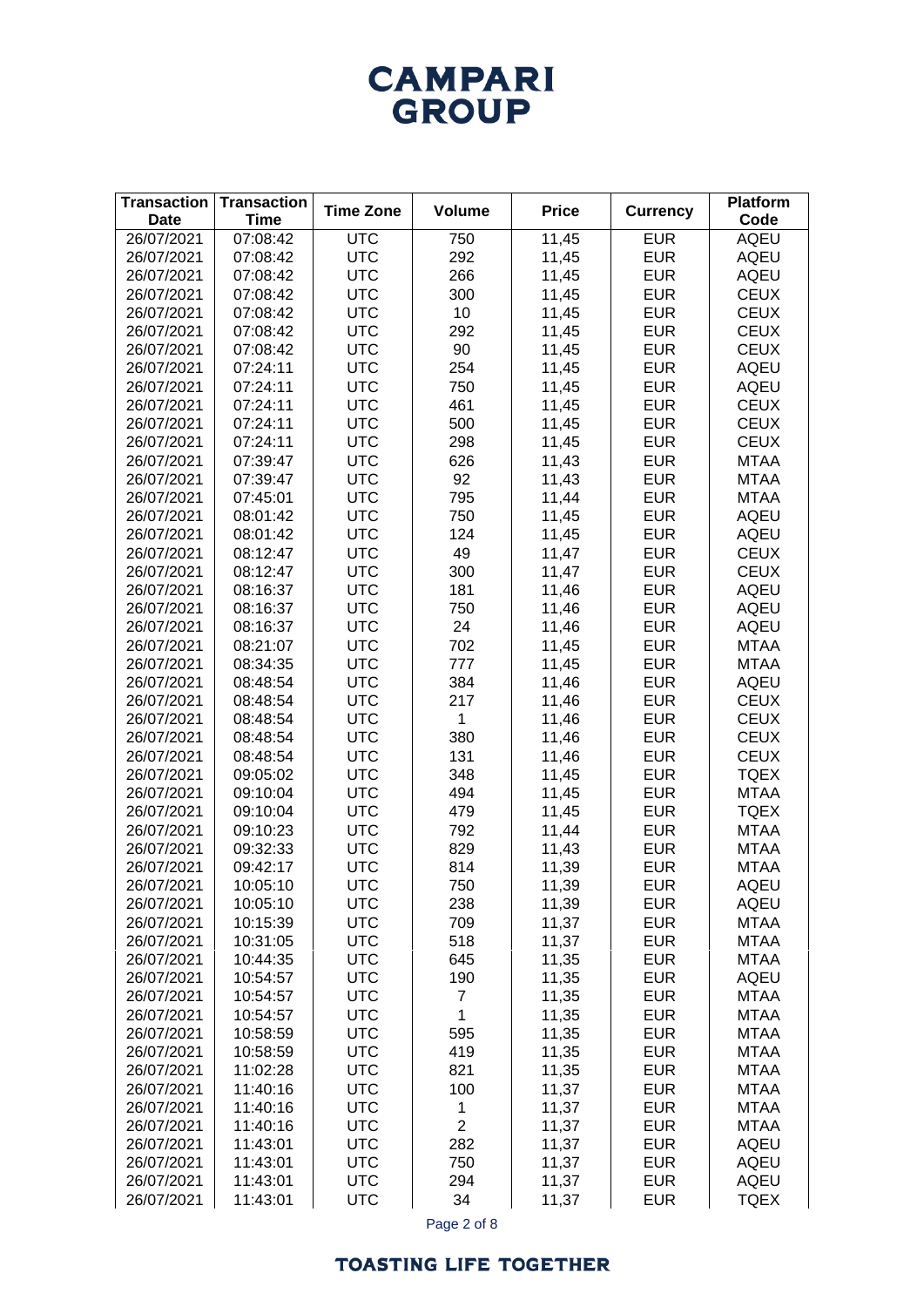# **CAMPARI**<br>GROUP

| 26/07/2021 | 12:09:02 | <b>UTC</b> | 784            | 11,37          | <b>EUR</b> | <b>MTAA</b> |
|------------|----------|------------|----------------|----------------|------------|-------------|
| 26/07/2021 | 12:22:51 | <b>UTC</b> | 178            | 11,38          | <b>EUR</b> | <b>MTAA</b> |
| 26/07/2021 | 12:28:48 | <b>UTC</b> | 562            | 11,38          | <b>EUR</b> | <b>MTAA</b> |
| 26/07/2021 | 12:37:10 | <b>UTC</b> | 862            | 11,36          | <b>EUR</b> | <b>MTAA</b> |
|            | 12:52:59 | <b>UTC</b> | 431            |                | <b>EUR</b> | <b>AQEU</b> |
| 26/07/2021 |          |            |                | 11,37          |            |             |
| 26/07/2021 | 12:52:59 | <b>UTC</b> | 718            | 11,37          | <b>EUR</b> | <b>AQEU</b> |
| 26/07/2021 | 13:11:11 | <b>UTC</b> | 549            | 11,40          | <b>EUR</b> | <b>MTAA</b> |
| 26/07/2021 | 13:11:11 | <b>UTC</b> | 1              | 11,40          | <b>EUR</b> | <b>MTAA</b> |
| 26/07/2021 | 13:11:11 | <b>UTC</b> | 1              | 11,40          | <b>EUR</b> | <b>MTAA</b> |
| 26/07/2021 | 13:11:11 | <b>UTC</b> | 159            | 11,40          | <b>EUR</b> | <b>TQEX</b> |
| 26/07/2021 | 13:21:10 | <b>UTC</b> | 112            | 11,40          | <b>EUR</b> | <b>MTAA</b> |
| 26/07/2021 | 13:21:10 | <b>UTC</b> | $\overline{7}$ | 11,40          | <b>EUR</b> | <b>MTAA</b> |
| 26/07/2021 | 13:21:10 | <b>UTC</b> | 686            | 11,40          | <b>EUR</b> | <b>MTAA</b> |
| 26/07/2021 | 13:21:10 | <b>UTC</b> | 202            | 11,40          | <b>EUR</b> | <b>TQEX</b> |
| 26/07/2021 | 13:21:10 | <b>UTC</b> | 1              | 11,40          | <b>EUR</b> | <b>TQEX</b> |
| 26/07/2021 | 13:24:59 | <b>UTC</b> | 666            | 11,39          | <b>EUR</b> | <b>MTAA</b> |
| 26/07/2021 | 13:30:00 | <b>UTC</b> | 754            | 11,40          | <b>EUR</b> | <b>MTAA</b> |
| 26/07/2021 | 13:48:23 | <b>UTC</b> | 494            | 11,39          | <b>EUR</b> | <b>TQEX</b> |
| 26/07/2021 | 13:48:23 | <b>UTC</b> | 539            | 11,39          | <b>EUR</b> | <b>TQEX</b> |
| 26/07/2021 | 13:55:13 | <b>UTC</b> | 447            | 11,38          | <b>EUR</b> | <b>MTAA</b> |
| 26/07/2021 | 13:55:13 | <b>UTC</b> | 229            | 11,38          | <b>EUR</b> | <b>MTAA</b> |
|            |          |            |                |                |            |             |
| 26/07/2021 | 14:00:31 | <b>UTC</b> | 822            | 11,38          | <b>EUR</b> | <b>MTAA</b> |
| 26/07/2021 | 14:06:31 | <b>UTC</b> | 811            | 11,37          | <b>EUR</b> | <b>MTAA</b> |
| 26/07/2021 | 14:09:06 | <b>UTC</b> | 693            | 11,36          | <b>EUR</b> | <b>MTAA</b> |
| 26/07/2021 | 14:19:51 | <b>UTC</b> | 892            | 11,36          | <b>EUR</b> | <b>MTAA</b> |
| 26/07/2021 | 14:30:03 | <b>UTC</b> | 21             | 11,39          | <b>EUR</b> | <b>MTAA</b> |
| 26/07/2021 | 14:30:03 | <b>UTC</b> | 787            | 11,39          | <b>EUR</b> | <b>MTAA</b> |
| 26/07/2021 | 14:43:51 | <b>UTC</b> | 378            | 11,41          | <b>EUR</b> | <b>TQEX</b> |
| 26/07/2021 | 14:43:51 | <b>UTC</b> | 522            | 11,41          | <b>EUR</b> | <b>TQEX</b> |
| 26/07/2021 | 14:43:51 | <b>UTC</b> | 141            | 11,41          | <b>EUR</b> | <b>TQEX</b> |
| 26/07/2021 | 14:49:22 | <b>UTC</b> | 756            | 11,42          | <b>EUR</b> | <b>MTAA</b> |
| 26/07/2021 | 14:51:07 | <b>UTC</b> | 645            | 11,41          | <b>EUR</b> | <b>MTAA</b> |
| 26/07/2021 | 14:51:07 | <b>UTC</b> | 195            | 11,41          | <b>EUR</b> | <b>MTAA</b> |
| 26/07/2021 | 14:59:10 | <b>UTC</b> | 501            | 11,39          | <b>EUR</b> | <b>AQEU</b> |
| 26/07/2021 | 14:59:10 | <b>UTC</b> | 129            | 11,39          | <b>EUR</b> | <b>MTAA</b> |
| 26/07/2021 | 14:59:10 | <b>UTC</b> | 41             | 11,39          | <b>EUR</b> | <b>MTAA</b> |
| 26/07/2021 | 15:13:33 | <b>UTC</b> | 696            | 11,40          | <b>EUR</b> | <b>MTAA</b> |
| 26/07/2021 | 15:15:47 | <b>UTC</b> | 790            | 11,40          | <b>EUR</b> | <b>MTAA</b> |
| 26/07/2021 | 15:18:00 | <b>UTC</b> | 130            | 11,40          | <b>EUR</b> | <b>MTAA</b> |
| 26/07/2021 | 15:18:00 | <b>UTC</b> | 440            | 11,40          | <b>EUR</b> | <b>MTAA</b> |
| 26/07/2021 | 15:19:47 | <b>UTC</b> | 187            | 11,39          | <b>EUR</b> | <b>MTAA</b> |
| 26/07/2021 | 15:23:58 | <b>UTC</b> | 23             | 11,39          | <b>EUR</b> | <b>CEUX</b> |
| 26/07/2021 | 15:23:58 | <b>UTC</b> | 360            | 11,39          | <b>EUR</b> | <b>TQEX</b> |
| 26/07/2021 | 15:27:03 | <b>UTC</b> | 20             | 11,40          | <b>EUR</b> | <b>MTAA</b> |
| 27/07/2021 | 07:08:07 | <b>UTC</b> | 1.943          | 11,50          | <b>EUR</b> | <b>MTAA</b> |
| 27/07/2021 | 07:13:41 | <b>UTC</b> | 753            | 11,46          | <b>EUR</b> | <b>MTAA</b> |
| 27/07/2021 | 07:20:32 | <b>UTC</b> | 1.083          |                | <b>EUR</b> | <b>MTAA</b> |
| 27/07/2021 | 07:29:59 | <b>UTC</b> | 1.006          | 11,44<br>11,37 | <b>EUR</b> | <b>MTAA</b> |
|            |          |            |                |                |            |             |
| 27/07/2021 | 07:29:59 | <b>UTC</b> | 55             | 11,37          | <b>EUR</b> | <b>MTAA</b> |
| 27/07/2021 | 07:40:10 | <b>UTC</b> | 1.012          | 11,37          | <b>EUR</b> | <b>MTAA</b> |
| 27/07/2021 | 07:52:00 | <b>UTC</b> | 880            | 11,35          | <b>EUR</b> | <b>MTAA</b> |
| 27/07/2021 | 08:07:42 | <b>UTC</b> | 795            | 11,34          | <b>EUR</b> | <b>MTAA</b> |
| 27/07/2021 | 08:09:10 | <b>UTC</b> | 642            | 11,31          | <b>EUR</b> | <b>MTAA</b> |
| 27/07/2021 | 08:22:21 | <b>UTC</b> | 861            | 11,28          | <b>EUR</b> | <b>MTAA</b> |
| 27/07/2021 | 08:27:39 | <b>UTC</b> | 641            | 11,26          | <b>EUR</b> | <b>MTAA</b> |

Page 3 of 8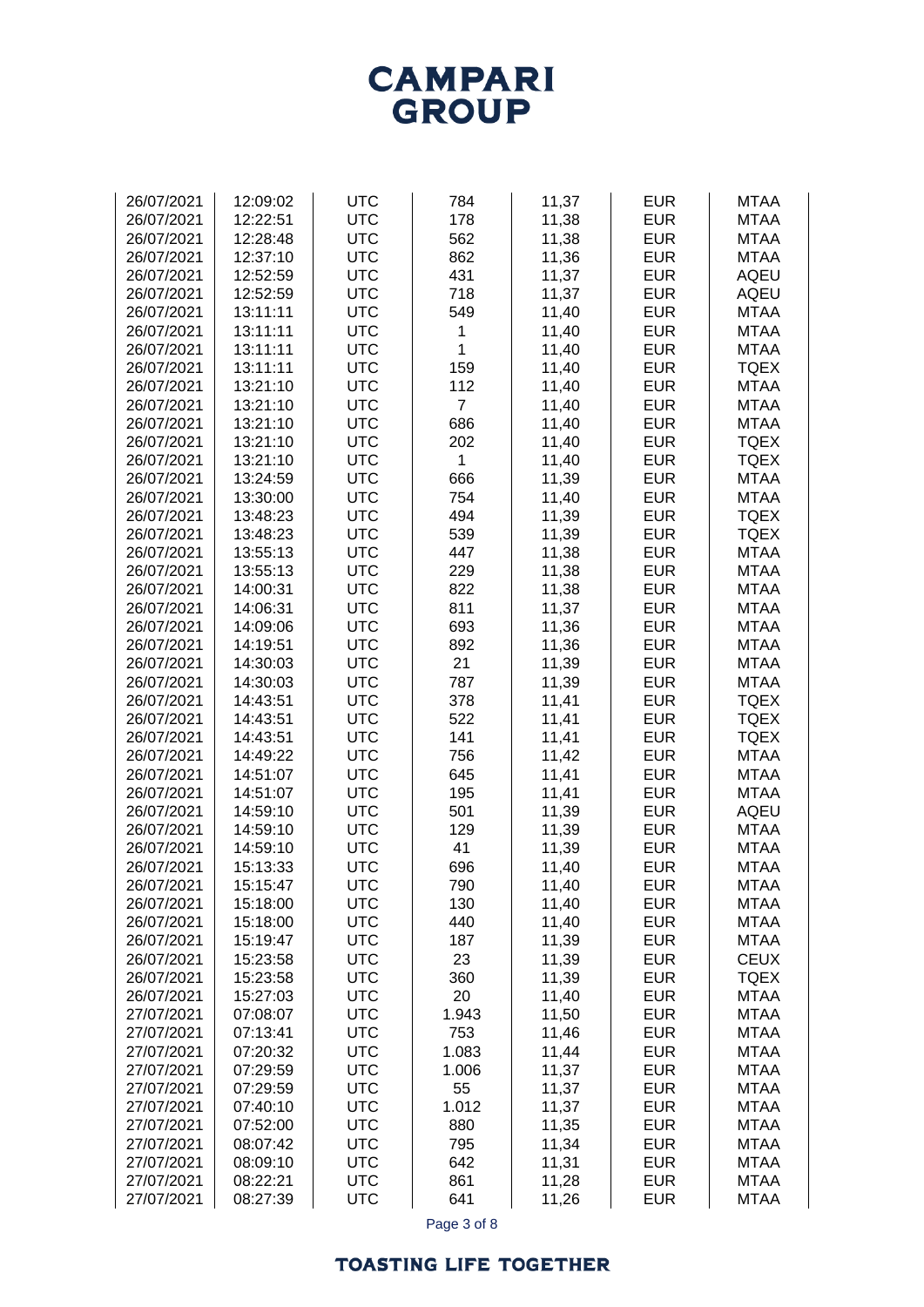

| 27/07/2021 | 08:45:03 | <b>UTC</b> | 513            | 11,31 | <b>EUR</b> | <b>MTAA</b> |
|------------|----------|------------|----------------|-------|------------|-------------|
| 27/07/2021 | 08:48:08 | <b>UTC</b> | 625            | 11,31 | <b>EUR</b> | <b>MTAA</b> |
| 27/07/2021 | 08:51:43 | <b>UTC</b> | 620            | 11,31 | <b>EUR</b> | <b>MTAA</b> |
| 27/07/2021 | 08:58:45 | <b>UTC</b> | 759            | 11,29 | <b>EUR</b> | <b>MTAA</b> |
| 27/07/2021 | 09:13:42 | <b>UTC</b> | 724            | 11,44 | <b>EUR</b> | <b>MTAA</b> |
| 27/07/2021 | 09:20:47 | <b>UTC</b> | 950            | 11,50 | <b>EUR</b> | <b>MTAA</b> |
| 27/07/2021 | 09:35:47 | <b>UTC</b> | 973            | 11,79 | <b>EUR</b> | <b>MTAA</b> |
| 28/07/2021 | 07:08:20 | <b>UTC</b> | 750            | 11,89 | <b>EUR</b> | <b>AQEU</b> |
| 28/07/2021 | 07:08:20 | <b>UTC</b> | 235            | 11,89 | <b>EUR</b> | <b>AQEU</b> |
| 28/07/2021 | 07:08:20 | <b>UTC</b> | 9              | 11,88 | <b>EUR</b> | <b>MTAA</b> |
| 28/07/2021 | 07:12:24 | <b>UTC</b> | 988            | 11,89 | <b>EUR</b> | <b>MTAA</b> |
| 28/07/2021 | 07:19:02 | <b>UTC</b> | 627            | 11,88 | <b>EUR</b> | <b>MTAA</b> |
| 28/07/2021 | 07:19:02 | <b>UTC</b> | 128            | 11,88 | <b>EUR</b> | <b>MTAA</b> |
| 28/07/2021 | 07:24:25 | <b>UTC</b> | 423            | 11,76 | <b>EUR</b> | <b>MTAA</b> |
| 28/07/2021 | 07:24:25 | <b>UTC</b> | 443            | 11,76 | <b>EUR</b> | <b>MTAA</b> |
| 28/07/2021 | 07:32:06 | <b>UTC</b> | 809            | 11,68 | <b>EUR</b> | <b>MTAA</b> |
| 28/07/2021 | 07:43:36 | <b>UTC</b> | 550            | 11,75 | <b>EUR</b> | <b>MTAA</b> |
| 28/07/2021 | 07:47:55 | <b>UTC</b> | 888            | 11,70 | <b>EUR</b> | <b>MTAA</b> |
| 28/07/2021 | 08:04:06 | <b>UTC</b> | 91             | 11,76 | <b>EUR</b> | <b>CEUX</b> |
| 28/07/2021 | 08:04:06 | <b>UTC</b> | 305            | 11,76 | <b>EUR</b> | <b>MTAA</b> |
| 28/07/2021 | 08:04:06 | <b>UTC</b> | 1              | 11,76 | <b>EUR</b> | <b>MTAA</b> |
| 28/07/2021 | 08:04:06 | <b>UTC</b> | 640            | 11,76 | <b>EUR</b> | <b>MTAA</b> |
| 28/07/2021 | 08:04:06 | <b>UTC</b> | $\overline{2}$ | 11,76 | <b>EUR</b> | <b>MTAA</b> |
| 28/07/2021 | 08:04:06 | <b>UTC</b> | 164            | 11,76 | <b>EUR</b> | <b>MTAA</b> |
| 28/07/2021 | 08:18:54 | <b>UTC</b> | 217            | 11,83 | <b>EUR</b> | <b>MTAA</b> |
| 28/07/2021 | 08:18:54 | <b>UTC</b> | 254            | 11,84 | <b>EUR</b> | <b>MTAA</b> |
| 28/07/2021 | 08:22:01 | <b>UTC</b> | 788            | 11,83 | <b>EUR</b> | <b>MTAA</b> |
| 28/07/2021 | 08:26:16 | <b>UTC</b> | 812            | 11,80 | <b>EUR</b> | <b>MTAA</b> |
| 28/07/2021 | 08:37:16 | <b>UTC</b> | 815            | 11,84 | <b>EUR</b> | <b>MTAA</b> |
| 28/07/2021 | 08:53:20 | <b>UTC</b> | 884            | 11,80 | <b>EUR</b> | <b>MTAA</b> |
| 28/07/2021 | 09:07:22 | <b>UTC</b> | 701            | 11,79 | <b>EUR</b> | <b>MTAA</b> |
| 28/07/2021 | 09:11:16 | <b>UTC</b> | 499            | 11,78 | <b>EUR</b> | <b>MTAA</b> |
| 28/07/2021 | 09:11:21 | <b>UTC</b> | 249            | 11,78 | <b>EUR</b> | <b>MTAA</b> |
| 28/07/2021 | 09:29:32 | <b>UTC</b> | 829            | 11,80 | <b>EUR</b> | <b>MTAA</b> |
| 28/07/2021 | 09:29:32 | <b>UTC</b> | 26             | 11,80 | <b>EUR</b> | <b>MTAA</b> |
| 28/07/2021 | 09:41:09 | <b>UTC</b> | 834            | 11,82 | <b>EUR</b> | <b>MTAA</b> |
| 28/07/2021 | 09:50:42 | <b>UTC</b> | 165            | 11,80 | <b>EUR</b> | <b>MTAA</b> |
| 28/07/2021 | 10:05:37 | <b>UTC</b> | 291            | 11,81 | <b>EUR</b> | <b>MTAA</b> |
| 28/07/2021 | 10:05:37 | <b>UTC</b> | 473            | 11,81 | <b>EUR</b> | <b>MTAA</b> |
| 28/07/2021 | 10:13:38 | <b>UTC</b> | 1.055          | 11,79 | <b>EUR</b> | <b>MTAA</b> |
| 28/07/2021 | 10:43:14 | <b>UTC</b> | 11             | 11,79 | <b>EUR</b> | <b>MTAA</b> |
| 28/07/2021 | 10:43:48 | <b>UTC</b> | 1.665          | 11,79 | <b>EUR</b> | <b>MTAA</b> |
| 28/07/2021 | 11:17:43 | <b>UTC</b> | 130            | 11,79 | <b>EUR</b> | <b>CEUX</b> |
| 28/07/2021 | 11:17:55 | <b>UTC</b> | 413            | 11,79 | <b>EUR</b> | <b>MTAA</b> |
| 28/07/2021 | 11:31:02 | <b>UTC</b> | 1.114          | 11,82 | <b>EUR</b> | <b>MTAA</b> |
| 28/07/2021 | 11:34:16 | <b>UTC</b> | 450            | 11,80 | <b>EUR</b> | <b>MTAA</b> |
| 28/07/2021 | 12:06:37 | <b>UTC</b> | 8              | 11,81 | <b>EUR</b> | <b>CEUX</b> |
| 28/07/2021 | 12:06:37 | <b>UTC</b> | 175            | 11,81 | <b>EUR</b> | <b>CEUX</b> |
| 28/07/2021 | 12:06:37 | <b>UTC</b> | 657            | 11,81 | <b>EUR</b> | <b>CEUX</b> |
| 28/07/2021 | 12:06:37 | <b>UTC</b> | 171            | 11,81 | <b>EUR</b> | <b>CEUX</b> |
| 28/07/2021 | 12:17:50 | <b>UTC</b> | 836            | 11,81 | <b>EUR</b> | <b>MTAA</b> |
| 28/07/2021 | 12:41:42 | <b>UTC</b> | 691            | 11,81 | <b>EUR</b> | <b>AQEU</b> |
| 28/07/2021 | 12:41:42 | <b>UTC</b> | 565            | 11,81 | <b>EUR</b> | <b>AQEU</b> |
| 28/07/2021 | 12:49:25 | <b>UTC</b> | 848            | 11,79 | <b>EUR</b> | <b>MTAA</b> |
| 28/07/2021 | 13:10:32 | <b>UTC</b> | 787            | 11,80 | <b>EUR</b> | <b>MTAA</b> |

Page 4 of 8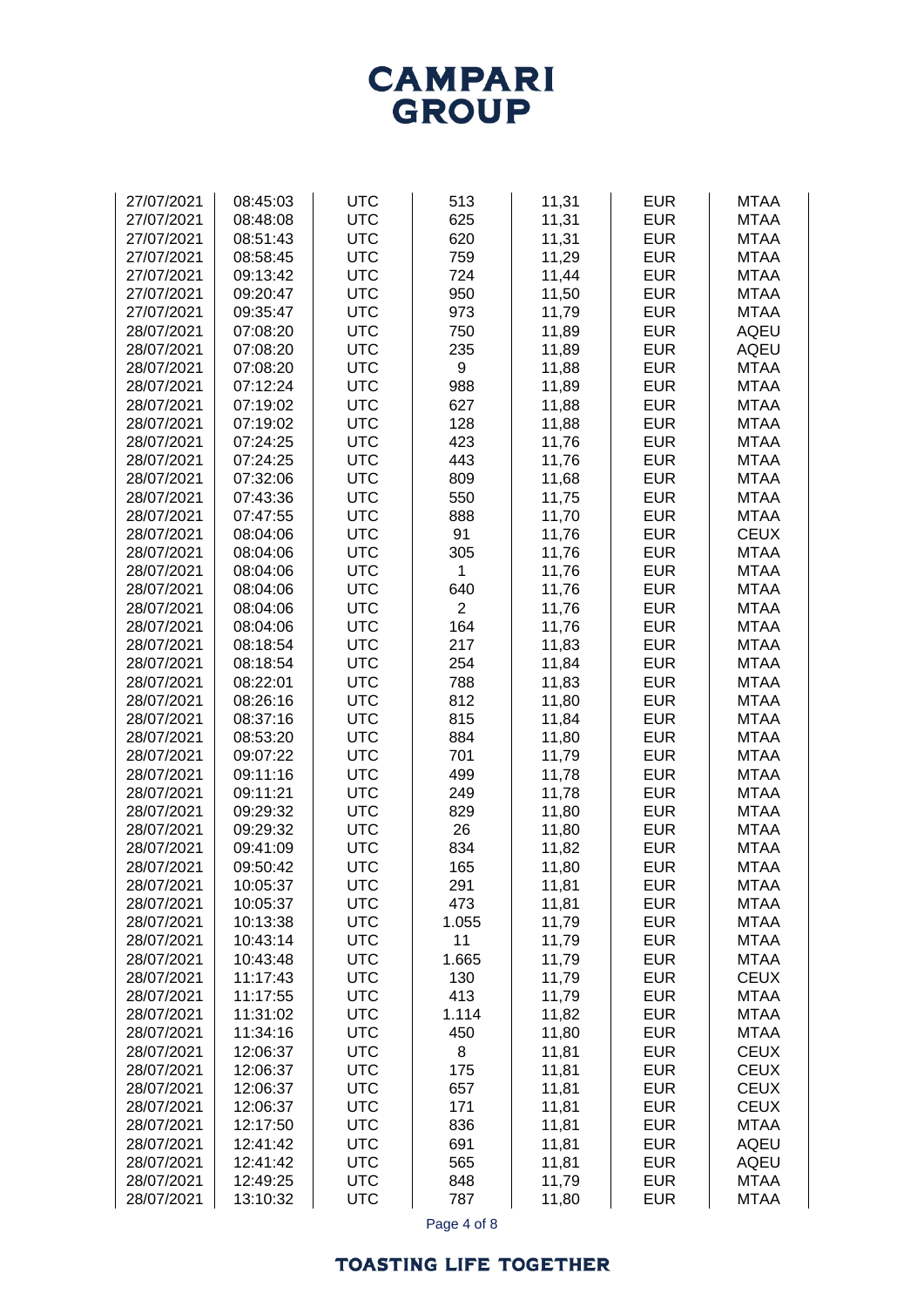## **TOASTING LIFE TOGETHER**

| 28/07/2021               | 13:30:59 | <b>UTC</b> | 46          | 11,79          | <b>EUR</b> | <b>MTAA</b> |
|--------------------------|----------|------------|-------------|----------------|------------|-------------|
| 28/07/2021               | 13:30:59 | <b>UTC</b> | 676         | 11,79          | <b>EUR</b> | <b>MTAA</b> |
| 28/07/2021               | 13:40:43 | <b>UTC</b> | 633         | 11,79          | <b>EUR</b> | <b>MTAA</b> |
| 28/07/2021               | 13:55:25 | <b>UTC</b> | 394         | 11,80          | <b>EUR</b> | <b>AQEU</b> |
| 28/07/2021               | 13:55:25 | <b>UTC</b> | 355         | 11,80          | <b>EUR</b> | <b>AQEU</b> |
| 28/07/2021               | 13:55:25 | <b>UTC</b> | 238         | 11,80          | <b>EUR</b> | <b>AQEU</b> |
| 28/07/2021               | 14:04:10 | <b>UTC</b> | 1.120       | 11,82          | <b>EUR</b> | <b>MTAA</b> |
| 28/07/2021               | 14:12:00 | <b>UTC</b> | 937         | 11,82          | <b>EUR</b> | <b>MTAA</b> |
| 28/07/2021               | 14:19:00 | <b>UTC</b> | 595         | 11,86          | <b>EUR</b> | <b>MTAA</b> |
| 28/07/2021               | 14:19:00 | <b>UTC</b> | 233         | 11,86          | <b>EUR</b> | <b>MTAA</b> |
| 28/07/2021               | 14:23:30 | <b>UTC</b> | 759         | 11,86          | <b>EUR</b> | <b>MTAA</b> |
| 28/07/2021               | 14:30:19 | <b>UTC</b> | 650         | 11,83          | <b>EUR</b> | <b>MTAA</b> |
| 28/07/2021               | 14:37:35 | <b>UTC</b> | 770         | 11,84          | <b>EUR</b> | <b>MTAA</b> |
| 28/07/2021               | 14:54:33 | <b>UTC</b> | 643         | 11,81          | <b>EUR</b> | <b>MTAA</b> |
| 28/07/2021               | 15:02:51 | <b>UTC</b> | 129         | 11,83          | <b>EUR</b> | <b>AQEU</b> |
| 28/07/2021               | 15:02:51 | <b>UTC</b> | 400         | 11,83          | <b>EUR</b> | <b>AQEU</b> |
| 28/07/2021               | 15:02:51 | <b>UTC</b> | 565         | 11,83          | <b>EUR</b> | <b>AQEU</b> |
| 28/07/2021               | 15:02:51 | <b>UTC</b> | 354         | 11,83          | <b>EUR</b> | <b>AQEU</b> |
| 28/07/2021               | 15:02:51 | <b>UTC</b> | 290         | 11,83          | <b>EUR</b> | <b>AQEU</b> |
| 28/07/2021               | 15:02:51 | <b>UTC</b> | 12          | 11,83          | <b>EUR</b> | <b>AQEU</b> |
| 28/07/2021               | 15:05:49 | <b>UTC</b> | 816         | 11,82          | <b>EUR</b> | <b>MTAA</b> |
| 28/07/2021               | 15:23:18 | <b>UTC</b> | 977         | 11,81          | <b>EUR</b> | <b>MTAA</b> |
| 28/07/2021               | 15:24:30 | <b>UTC</b> | 352         | 11,82          | <b>EUR</b> | <b>MTAA</b> |
| 29/07/2021               | 07:02:20 | <b>UTC</b> | 333         | 11,86          | <b>EUR</b> | <b>CEUX</b> |
| 29/07/2021               | 07:02:20 | <b>UTC</b> | 895         | 11,86          | <b>EUR</b> | <b>MTAA</b> |
| 29/07/2021               | 07:14:17 | <b>UTC</b> | 71          | 11,81          | <b>EUR</b> | <b>MTAA</b> |
| 29/07/2021               | 07:14:17 | <b>UTC</b> | 1.057       | 11,81          | <b>EUR</b> | <b>MTAA</b> |
| 29/07/2021               | 07:23:13 | <b>UTC</b> | 320         | 11,87          | <b>EUR</b> | <b>AQEU</b> |
| 29/07/2021               | 07:23:13 | <b>UTC</b> | 252         | 11,87          | <b>EUR</b> | <b>AQEU</b> |
| 29/07/2021               | 07:23:13 | <b>UTC</b> | 146         | 11,87          | <b>EUR</b> | <b>CEUX</b> |
| 29/07/2021               | 07:23:13 | <b>UTC</b> | 252         | 11,87          | <b>EUR</b> | <b>TQEX</b> |
|                          | 07:23:13 | <b>UTC</b> | 100         |                | <b>EUR</b> | <b>TQEX</b> |
| 29/07/2021               |          |            |             | 11,87          |            |             |
| 29/07/2021<br>29/07/2021 | 07:30:04 | <b>UTC</b> | 985         | 11,87<br>11,86 | <b>EUR</b> | <b>MTAA</b> |
|                          | 07:39:02 | <b>UTC</b> | 912         |                | <b>EUR</b> | <b>MTAA</b> |
| 29/07/2021               | 07:50:35 | <b>UTC</b> | 901         | 11,90          | <b>EUR</b> | <b>MTAA</b> |
| 29/07/2021               | 07:59:34 | <b>UTC</b> | 133         | 11,88          | <b>EUR</b> | <b>MTAA</b> |
| 29/07/2021               | 08:05:29 | <b>UTC</b> | 975         | 11,91          | <b>EUR</b> | <b>MTAA</b> |
| 29/07/2021               | 08:22:28 | <b>UTC</b> | 812         | 11,94          | <b>EUR</b> | <b>MTAA</b> |
| 29/07/2021               | 08:27:03 | <b>UTC</b> | 640         | 11,95          | <b>EUR</b> | <b>MTAA</b> |
| 29/07/2021               | 08:27:03 | <b>UTC</b> | 101         | 11,95          | <b>EUR</b> | <b>MTAA</b> |
| 29/07/2021               | 08:41:09 | <b>UTC</b> | 713         | 11,95          | <b>EUR</b> | <b>MTAA</b> |
| 29/07/2021               | 08:48:36 | <b>UTC</b> | 711         | 11,97          | <b>EUR</b> | <b>MTAA</b> |
| 29/07/2021               | 08:54:05 | <b>UTC</b> | 801         | 11,96          | <b>EUR</b> | <b>MTAA</b> |
| 29/07/2021               | 09:11:52 | <b>UTC</b> | 78          | 11,99          | <b>EUR</b> | <b>MTAA</b> |
| 29/07/2021               | 09:11:52 | <b>UTC</b> | 1.548       | 11,99          | <b>EUR</b> | <b>MTAA</b> |
| 29/07/2021               | 09:32:31 | <b>UTC</b> | 1.218       | 11,99          | <b>EUR</b> | <b>MTAA</b> |
| 29/07/2021               | 09:57:06 | <b>UTC</b> | 1.180       | 11,99          | <b>EUR</b> | <b>MTAA</b> |
| 29/07/2021               | 10:23:55 | <b>UTC</b> | 330         | 11,98          | <b>EUR</b> | <b>CEUX</b> |
| 29/07/2021               | 10:23:55 | <b>UTC</b> | 250         | 11,98          | <b>EUR</b> | <b>CEUX</b> |
| 29/07/2021               | 10:23:55 | <b>UTC</b> | 169         | 11,98          | <b>EUR</b> | <b>CEUX</b> |
| 29/07/2021               | 10:31:25 | <b>UTC</b> | 829         | 12,00          | <b>EUR</b> | <b>MTAA</b> |
| 29/07/2021               | 10:41:48 | <b>UTC</b> | 908         | 11,97          | <b>EUR</b> | <b>MTAA</b> |
| 29/07/2021               | 11:10:52 | <b>UTC</b> | 799         | 11,96          | <b>EUR</b> | <b>MTAA</b> |
|                          |          |            | Page 5 of 8 |                |            |             |



28/07/2021 | 13:19:55 | UTC | 657 | 11,80 | EUR | MTAA 28/07/2021 | 13:27:33 | UTC 732 | 11,79 | EUR | MTAA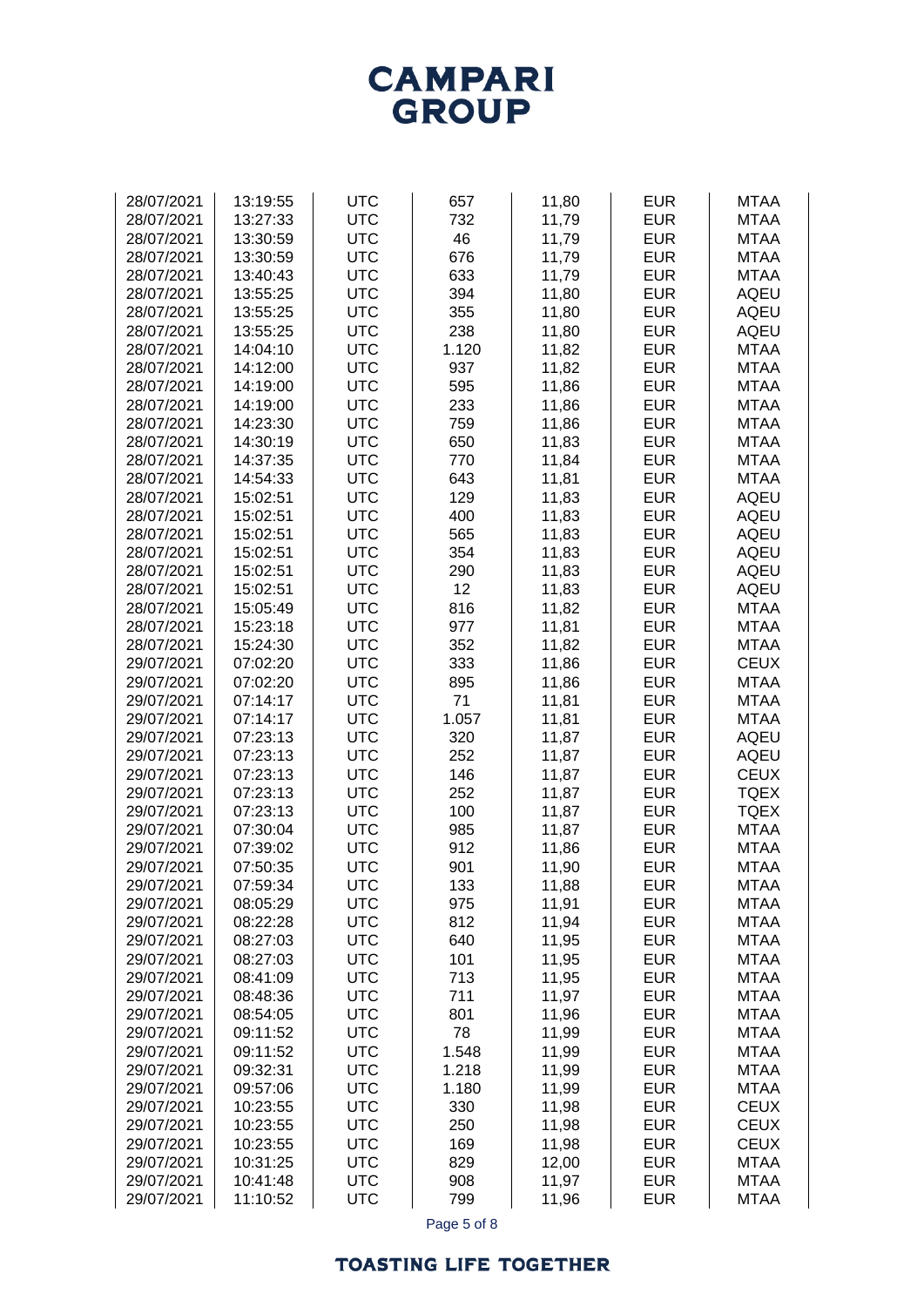## **CAMPARI**<br>GROUP

| 29/07/2021 | 11:17:26 | <b>UTC</b> | 835   | 11,95 | <b>EUR</b> | <b>MTAA</b> |
|------------|----------|------------|-------|-------|------------|-------------|
|            |          | <b>UTC</b> |       |       | <b>EUR</b> |             |
| 29/07/2021 | 11:30:16 |            | 833   | 11,92 |            | <b>MTAA</b> |
| 29/07/2021 | 12:07:37 | <b>UTC</b> | 947   | 11,92 | <b>EUR</b> | <b>MTAA</b> |
| 29/07/2021 | 12:29:15 | <b>UTC</b> | 200   | 11,93 | <b>EUR</b> | <b>AQEU</b> |
| 29/07/2021 | 12:29:55 | <b>UTC</b> | 934   | 11,93 | <b>EUR</b> | <b>MTAA</b> |
| 29/07/2021 | 12:41:48 | <b>UTC</b> | 609   | 11,91 | <b>EUR</b> | <b>MTAA</b> |
|            |          | <b>UTC</b> | 170   |       |            |             |
| 29/07/2021 | 12:42:04 |            |       | 11,91 | <b>EUR</b> | <b>MTAA</b> |
| 29/07/2021 | 12:47:01 | <b>UTC</b> | 1.058 | 11,88 | <b>EUR</b> | <b>MTAA</b> |
| 29/07/2021 | 13:03:42 | <b>UTC</b> | 818   | 11,84 | <b>EUR</b> | <b>MTAA</b> |
| 29/07/2021 | 13:21:56 | <b>UTC</b> | 814   | 11,88 | <b>EUR</b> | <b>MTAA</b> |
| 29/07/2021 | 13:27:19 | <b>UTC</b> | 817   | 11,89 | <b>EUR</b> | <b>MTAA</b> |
| 29/07/2021 | 13:41:15 | <b>UTC</b> | 719   | 11,89 | <b>EUR</b> | <b>MTAA</b> |
|            |          | <b>UTC</b> |       |       | <b>EUR</b> | <b>AQEU</b> |
| 29/07/2021 | 13:45:53 |            | 378   | 11,87 |            |             |
| 29/07/2021 | 13:45:53 | <b>UTC</b> | 304   | 11,87 | <b>EUR</b> | <b>AQEU</b> |
| 29/07/2021 | 13:50:10 | <b>UTC</b> | 249   | 11,86 | <b>EUR</b> | <b>MTAA</b> |
| 29/07/2021 | 13:50:26 | <b>UTC</b> | 385   | 11,86 | <b>EUR</b> | <b>MTAA</b> |
| 29/07/2021 | 13:53:32 | <b>UTC</b> | 29    | 11,85 | <b>EUR</b> | <b>MTAA</b> |
| 29/07/2021 | 14:00:28 | <b>UTC</b> | 750   | 11,87 | <b>EUR</b> | <b>AQEU</b> |
| 29/07/2021 | 14:00:28 | <b>UTC</b> | 120   |       | <b>EUR</b> | <b>MTAA</b> |
|            |          |            |       | 11,87 |            |             |
| 29/07/2021 | 14:05:47 | <b>UTC</b> | 678   | 11,87 | <b>EUR</b> | <b>MTAA</b> |
| 29/07/2021 | 14:05:47 | <b>UTC</b> | 138   | 11,87 | <b>EUR</b> | <b>MTAA</b> |
| 29/07/2021 | 14:11:51 | <b>UTC</b> | 754   | 11,86 | <b>EUR</b> | <b>MTAA</b> |
| 29/07/2021 | 14:20:37 | <b>UTC</b> | 697   | 11,85 | <b>EUR</b> | <b>MTAA</b> |
| 29/07/2021 | 14:31:32 | <b>UTC</b> | 809   | 11,85 | <b>EUR</b> | <b>MTAA</b> |
| 29/07/2021 | 14:36:51 | <b>UTC</b> | 256   | 11,85 | <b>EUR</b> | <b>MTAA</b> |
|            |          |            |       |       |            |             |
| 29/07/2021 | 14:41:25 | <b>UTC</b> | 179   | 11,84 | <b>EUR</b> | <b>MTAA</b> |
| 29/07/2021 | 14:41:26 | <b>UTC</b> | 701   | 11,84 | <b>EUR</b> | <b>MTAA</b> |
| 29/07/2021 | 14:58:13 | <b>UTC</b> | 820   | 11,84 | <b>EUR</b> | <b>MTAA</b> |
| 29/07/2021 | 15:07:52 | <b>UTC</b> | 599   | 11,85 | <b>EUR</b> | <b>AQEU</b> |
| 29/07/2021 | 15:07:52 | <b>UTC</b> | 672   | 11,85 | <b>EUR</b> | <b>AQEU</b> |
| 29/07/2021 | 15:07:52 | <b>UTC</b> | 265   | 11,85 | <b>EUR</b> | <b>AQEU</b> |
| 29/07/2021 | 15:07:52 | <b>UTC</b> | 153   | 11,85 | <b>EUR</b> | <b>TQEX</b> |
|            | 15:07:52 | <b>UTC</b> | 39    |       | <b>EUR</b> | <b>TQEX</b> |
| 29/07/2021 |          |            |       | 11,85 |            |             |
| 29/07/2021 | 15:07:52 | <b>UTC</b> | 1     | 11,85 | <b>EUR</b> | <b>TQEX</b> |
| 29/07/2021 | 15:07:53 | <b>UTC</b> | 3     | 11,85 | <b>EUR</b> | <b>TQEX</b> |
| 29/07/2021 | 15:08:02 | <b>UTC</b> | 10    | 11,85 | <b>EUR</b> | <b>MTAA</b> |
| 29/07/2021 | 15:20:30 | <b>UTC</b> | 659   | 11,86 | <b>EUR</b> | <b>MTAA</b> |
| 29/07/2021 | 15:20:58 | <b>UTC</b> | 410   | 11,86 | <b>EUR</b> | <b>MTAA</b> |
| 29/07/2021 | 15:24:31 | <b>UTC</b> | 249   | 11,86 | <b>EUR</b> | <b>MTAA</b> |
| 30/07/2021 | 07:04:14 | <b>UTC</b> | 864   | 11,83 | <b>EUR</b> | <b>MTAA</b> |
|            |          |            |       |       |            |             |
| 30/07/2021 | 07:13:04 | <b>UTC</b> | 58    | 11,81 | <b>EUR</b> | <b>MTAA</b> |
| 30/07/2021 | 07:14:01 | <b>UTC</b> | 1.035 | 11,81 | <b>EUR</b> | <b>MTAA</b> |
| 30/07/2021 | 07:24:05 | <b>UTC</b> | 20    | 11,79 | <b>EUR</b> | <b>AQEU</b> |
| 30/07/2021 | 07:24:05 | <b>UTC</b> | 750   | 11,79 | <b>EUR</b> | <b>AQEU</b> |
| 30/07/2021 | 07:24:05 | <b>UTC</b> | 690   | 11,79 | <b>EUR</b> | <b>MTAA</b> |
| 30/07/2021 | 07:24:05 | <b>UTC</b> | 140   | 11,79 | <b>EUR</b> | <b>MTAA</b> |
| 30/07/2021 | 07:38:54 | <b>UTC</b> | 355   | 11,80 | <b>EUR</b> | <b>CEUX</b> |
|            |          |            |       |       |            |             |
| 30/07/2021 | 07:38:54 | <b>UTC</b> | 1.780 | 11,80 | <b>EUR</b> | <b>MTAA</b> |
| 30/07/2021 | 08:01:34 | <b>UTC</b> | 696   | 11,78 | <b>EUR</b> | <b>MTAA</b> |
| 30/07/2021 | 08:10:56 | <b>UTC</b> | 1     | 11,79 | <b>EUR</b> | <b>MTAA</b> |
| 30/07/2021 | 08:10:56 | <b>UTC</b> | 433   | 11,79 | <b>EUR</b> | <b>MTAA</b> |
| 30/07/2021 | 08:10:56 | <b>UTC</b> | 800   | 11,79 | <b>EUR</b> | <b>MTAA</b> |
| 30/07/2021 | 08:10:56 | <b>UTC</b> | 210   | 11,79 | <b>EUR</b> | <b>MTAA</b> |
| 30/07/2021 | 08:10:56 | <b>UTC</b> | 21    | 11,79 | <b>EUR</b> | <b>MTAA</b> |
|            |          |            |       |       |            |             |
| 30/07/2021 | 08:10:56 | <b>UTC</b> | 139   | 11,79 | <b>EUR</b> | <b>MTAA</b> |

Page 6 of 8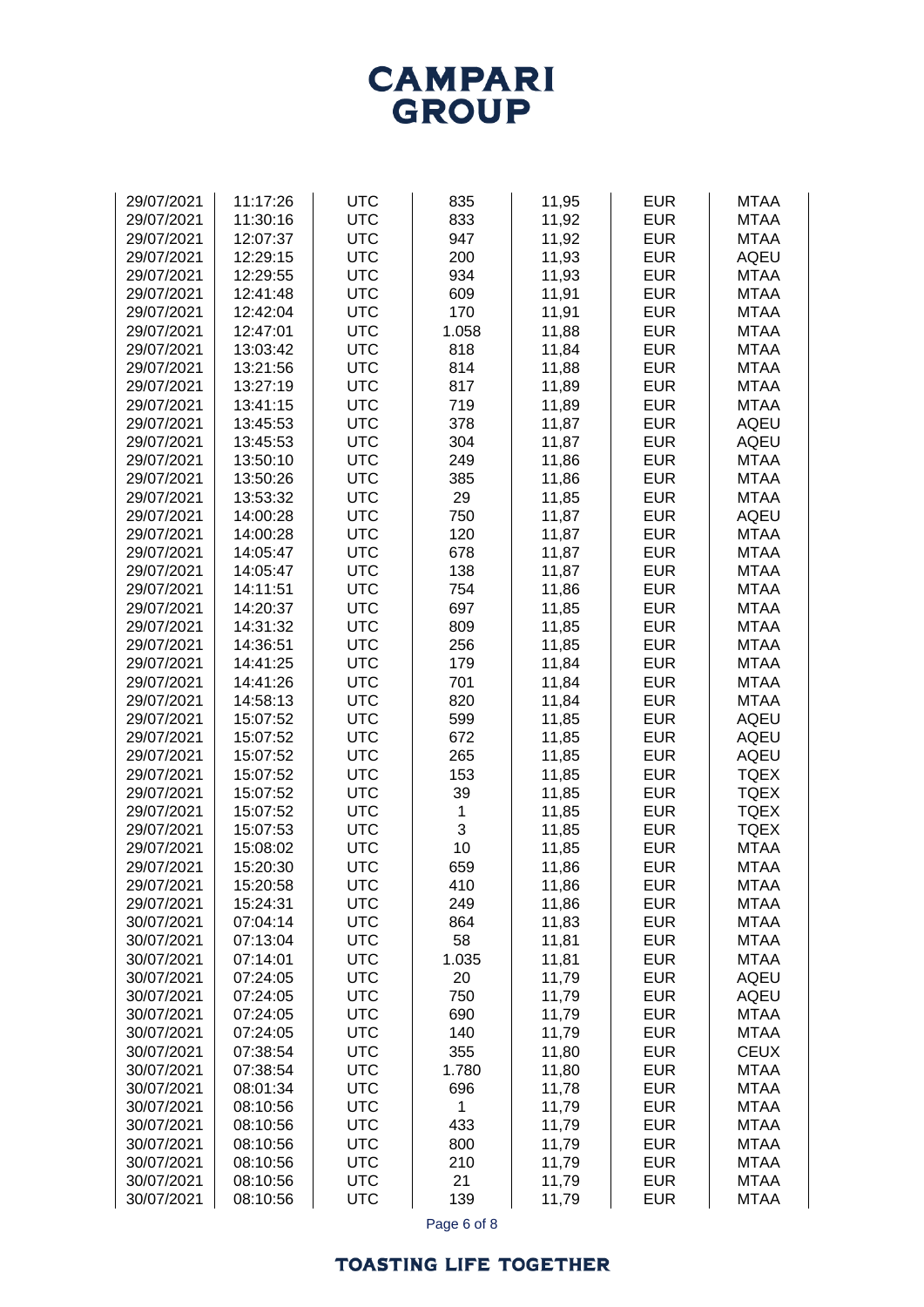# **CAMPARI**<br>GROUP

| 30/07/2021 | 08:10:56 | <b>UTC</b> | 85             | 11,79 | <b>EUR</b> | <b>MTAA</b> |
|------------|----------|------------|----------------|-------|------------|-------------|
| 30/07/2021 | 08:10:56 | <b>UTC</b> | 326            | 11,79 | <b>EUR</b> | <b>TQEX</b> |
|            |          |            |                |       |            |             |
| 30/07/2021 | 08:38:42 | <b>UTC</b> | 10             | 11,78 | <b>EUR</b> | <b>CEUX</b> |
| 30/07/2021 | 08:39:17 | <b>UTC</b> | $\overline{7}$ | 11,78 | <b>EUR</b> | <b>CEUX</b> |
| 30/07/2021 | 08:39:24 | <b>UTC</b> | 360            | 11,78 | <b>EUR</b> | <b>CEUX</b> |
| 30/07/2021 | 08:39:24 | <b>UTC</b> | 1.706          | 11,78 | <b>EUR</b> | <b>MTAA</b> |
| 30/07/2021 | 09:09:00 | <b>UTC</b> | 869            | 11,81 | <b>EUR</b> | <b>CEUX</b> |
|            |          |            |                |       | <b>EUR</b> |             |
| 30/07/2021 | 09:23:57 | <b>UTC</b> | 861            | 11,82 |            | <b>MTAA</b> |
| 30/07/2021 | 09:24:31 | <b>UTC</b> | 310            | 11,82 | <b>EUR</b> | <b>MTAA</b> |
| 30/07/2021 | 09:33:41 | <b>UTC</b> | 198            | 11,82 | <b>EUR</b> | <b>MTAA</b> |
| 30/07/2021 | 09:35:18 | <b>UTC</b> | 431            | 11,82 | <b>EUR</b> | <b>MTAA</b> |
| 30/07/2021 | 09:51:05 | <b>UTC</b> | 169            | 11,83 | <b>EUR</b> | <b>AQEU</b> |
| 30/07/2021 | 09:51:05 | <b>UTC</b> | 169            | 11,83 | <b>EUR</b> | <b>CEUX</b> |
| 30/07/2021 | 09:51:05 | <b>UTC</b> | 500            | 11,83 | <b>EUR</b> | <b>CEUX</b> |
| 30/07/2021 | 09:51:05 | <b>UTC</b> | 21             | 11,83 | <b>EUR</b> | <b>MTAA</b> |
|            |          |            |                |       |            |             |
| 30/07/2021 | 09:51:05 | <b>UTC</b> | 253            | 11,83 | <b>EUR</b> | <b>MTAA</b> |
| 30/07/2021 | 10:01:14 | <b>UTC</b> | 924            | 11,85 | <b>EUR</b> | <b>MTAA</b> |
| 30/07/2021 | 10:26:41 | <b>UTC</b> | 199            | 11,86 | <b>EUR</b> | <b>AQEU</b> |
| 30/07/2021 | 10:26:41 | <b>UTC</b> | 169            | 11,86 | <b>EUR</b> | <b>AQEU</b> |
| 30/07/2021 | 10:26:41 | <b>UTC</b> | 590            | 11,86 | <b>EUR</b> | <b>AQEU</b> |
| 30/07/2021 | 10:26:41 | <b>UTC</b> | 750            | 11,86 | <b>EUR</b> | <b>AQEU</b> |
| 30/07/2021 | 10:58:34 | <b>UTC</b> | 724            |       | <b>EUR</b> | <b>MTAA</b> |
|            |          |            |                | 11,86 |            |             |
| 30/07/2021 | 11:17:01 | <b>UTC</b> | 288            | 11,85 | <b>EUR</b> | <b>CEUX</b> |
| 30/07/2021 | 11:17:01 | <b>UTC</b> | 300            | 11,85 | <b>EUR</b> | <b>CEUX</b> |
| 30/07/2021 | 11:17:01 | <b>UTC</b> | 927            | 11,85 | <b>EUR</b> | <b>CEUX</b> |
| 30/07/2021 | 11:17:01 | <b>UTC</b> | 176            | 11,85 | <b>EUR</b> | <b>CEUX</b> |
| 30/07/2021 | 11:17:01 | <b>UTC</b> | 421            | 11,85 | <b>EUR</b> | <b>TQEX</b> |
| 30/07/2021 | 12:01:39 | <b>UTC</b> | 664            | 11,85 | <b>EUR</b> | <b>MTAA</b> |
| 30/07/2021 | 12:18:40 | <b>UTC</b> | 568            | 11,85 | <b>EUR</b> | <b>MTAA</b> |
| 30/07/2021 | 12:34:47 | <b>UTC</b> | 469            | 11,86 | <b>EUR</b> | <b>MTAA</b> |
|            |          |            |                |       |            |             |
| 30/07/2021 | 12:34:47 | <b>UTC</b> | 8              | 11,86 | <b>EUR</b> | <b>MTAA</b> |
| 30/07/2021 | 12:34:48 | <b>UTC</b> | 1.835          | 11,86 | <b>EUR</b> | <b>MTAA</b> |
| 30/07/2021 | 13:06:22 | <b>UTC</b> | 672            | 11,91 | <b>EUR</b> | <b>MTAA</b> |
| 30/07/2021 | 13:09:10 | <b>UTC</b> | 600            | 11,91 | <b>EUR</b> | <b>MTAA</b> |
| 30/07/2021 | 13:09:10 | <b>UTC</b> | 89             | 11,91 | <b>EUR</b> | <b>MTAA</b> |
| 30/07/2021 | 13:21:57 | <b>UTC</b> | 859            | 11,92 | <b>EUR</b> | <b>MTAA</b> |
| 30/07/2021 | 13:33:34 | <b>UTC</b> | 765            | 11,91 | <b>EUR</b> | <b>MTAA</b> |
| 30/07/2021 | 13:45:46 | <b>UTC</b> | 875            | 11,90 | <b>EUR</b> | <b>MTAA</b> |
| 30/07/2021 | 13:49:02 | <b>UTC</b> | 843            | 11,89 | <b>EUR</b> | <b>MTAA</b> |
|            |          |            |                |       |            |             |
| 30/07/2021 | 14:01:15 | <b>UTC</b> | 867            | 11,89 | <b>EUR</b> | <b>MTAA</b> |
| 30/07/2021 | 14:04:40 | <b>UTC</b> | 792            | 11,88 | <b>EUR</b> | <b>MTAA</b> |
| 30/07/2021 | 14:20:02 | <b>UTC</b> | 422            | 11,93 | <b>EUR</b> | <b>CEUX</b> |
| 30/07/2021 | 14:20:02 | <b>UTC</b> | 1              | 11,93 | <b>EUR</b> | <b>MTAA</b> |
| 30/07/2021 | 14:20:02 | <b>UTC</b> | 1.288          | 11,93 | <b>EUR</b> | <b>MTAA</b> |
| 30/07/2021 | 14:20:02 | <b>UTC</b> | 268            | 11,93 | <b>EUR</b> | <b>MTAA</b> |
| 30/07/2021 | 14:37:03 | <b>UTC</b> | 675            | 11,90 | <b>EUR</b> | <b>MTAA</b> |
| 30/07/2021 | 14:38:16 | <b>UTC</b> | 283            | 11,90 | <b>EUR</b> | <b>MTAA</b> |
| 30/07/2021 | 14:45:12 | <b>UTC</b> | 808            |       | <b>EUR</b> | <b>MTAA</b> |
|            |          |            |                | 11,92 |            |             |
| 30/07/2021 | 14:50:00 | <b>UTC</b> | 972            | 11,92 | <b>EUR</b> | <b>MTAA</b> |
| 30/07/2021 | 15:02:12 | <b>UTC</b> | 303            | 11,89 | <b>EUR</b> | <b>CEUX</b> |
| 30/07/2021 | 15:02:12 | <b>UTC</b> | 780            | 11,89 | <b>EUR</b> | <b>MTAA</b> |
| 30/07/2021 | 15:09:00 | <b>UTC</b> | 742            | 11,89 | <b>EUR</b> | <b>MTAA</b> |
| 30/07/2021 | 15:16:05 | <b>UTC</b> | 696            | 11,88 | <b>EUR</b> | <b>MTAA</b> |
| 30/07/2021 | 15:16:05 | <b>UTC</b> | 63             | 11,88 | <b>EUR</b> | <b>MTAA</b> |
| 30/07/2021 | 15:20:01 | <b>UTC</b> | 406            | 11,89 | <b>EUR</b> | <b>MTAA</b> |
|            |          |            |                |       |            |             |

Page 7 of 8